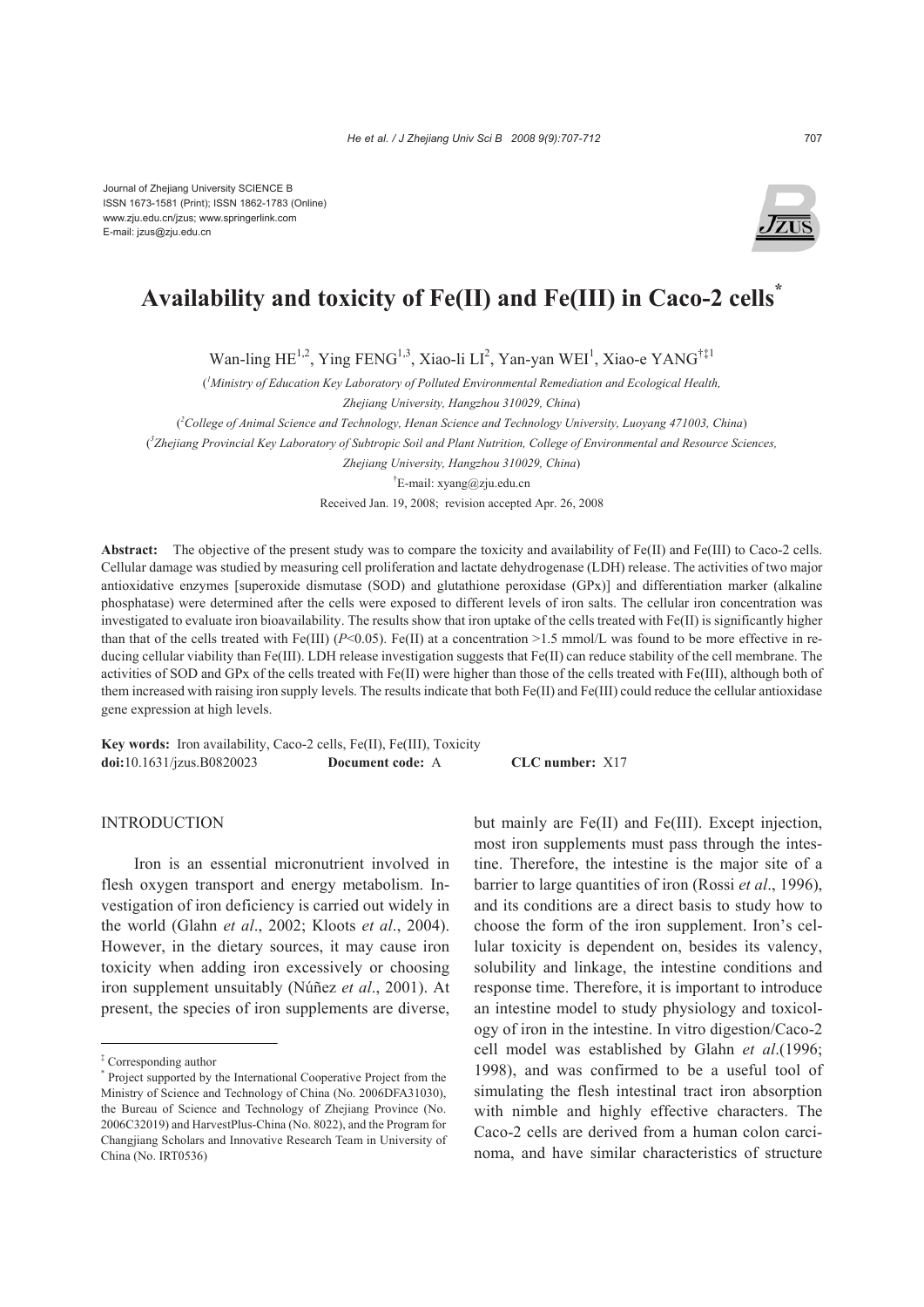and biochemical functions to those of the intestinal epithelium (Walgren *et al*., 2000). The Caco-2 cells grown on porous polycarbonate membrane spontaneously differentiate into the intestinal epitheliums after confluence to express the characteristic of the continual monolayer (Glahn *et al*., 1998; Walgren *et al*., 2000). They are widely used for pharmaceutical, biochemical and toxicological studies as well as for investigation of crossing membrane transportation (Núñez *et al*., 2001; Zödl *et al*., 2004; Gan and Dhiren, 1997).

The accumulative toxicity of metals in cells may be produced via the cell transportation, which may cause reduction in cell viability and damage to DNA (Srigiridhar *et al*., 2001). In an investigation of the Caco-2 cell line, Núñez *et al*.(2001) discovered that increasing iron concentrations resulted in increased damage to DNA. Certain metals are observed on the specialized interference function of these cell monolayers. Shielding effect may be one of the main functions on the tight junctions of epithelial cells in human intestine (Watzl *et al*., 1999; Okada *et al*., 2000), and cadmium could reduce the tight junctions of Caco-2 cells in monolayer (Rossi *et al*., 1996). Furthermore, it was demonstrated that iron altered tight junction permeability of Caco-2 cells in monolayer cultures (Glahn *et al*., 1996), and it was believed that the iron toxicity displayed mainly the cell antioxidant function (Zödl *et al*., 2004; Zager *et al*., 1993). The iron could initiate lipid peroxidation of membranes, and produced malondial dehyde (MDA) to inactivate many kinds of enzymes and lead to cell injury. The Fe(II) is a main actor in the Fenton response, producing excessive free radical to attack cell membrane and depress stability or increase the penetrability of the membrane (Zhao, 1998; Xing *et al*., 2008). In addition, iron toxicity to cells is related to its valency and supply levels. The objective of the present study is to investigate toxicological effects of various concentrations of Fe(II) and Fe(III) on the Caco-2 cells.

## MATERIALS AND METHODS

## **Cell culture**

Caco-2 cells were obtained from the Institute of Biochemistry and Cell Biology (SIBS, CAS, Shanghai, China) and were used at Passages 20~43. The cells were maintained in  $25$ -cm<sup>2</sup> flasks in Dulbecco's minimal essential medium (DMEM) supplemented with  $10\%$  (v/v) fetal bovine serum,  $1\%$  (w/v) non-essential amino acids, 20 mmol/L 2-[4-(2-hydroxyethyl)-1-piperazine]-ethanesulfonic acid (HEPES), 2 mmol/L L-glutamine, 100 U/ml penicillin G, and 100 µg/ml streptomycin. The culture medium was replaced with a fresh medium every 2~3 d (Peng *et al*., 2008). After being nearly confluent, the cells were washed with phosphate-buffered saline (PBS) to remove any unattached cells. The attached cells were harvested using ethylenediaminetetraacetic acid (EDTA) solution. The cells were seeded in 24-well plates at a density of approximately 250000 cells/ml. The cells were used for further studies and were exposed to known concentrations of iron in the culture medium and incubated for 22~24 h. Cytological and biochemical assessments were carried out on the cell lysate and culture medium for determination of markers of cell damage.

#### **Preparation of iron solutions**

Ferric chloride was dissolved in deionized water and sterilized by using a 0.22-µm filter. The solutions were diluted with the medium  $(1:20, v/v)$  to give the concentrations of 0.25, 0.5, 1.0, 1.5, 3.0 and 5.0 mmol/L in the culture medium.

#### **Proliferation and viability index**

After collection of cells with trypsin/EDTA, cell proliferation was measured using a hemocytometer according to the trypan blue method. Viability index was calculated as the ratio of the number of living cells to the total number of cells. Dead cells were detected by a blue staining counted in a microscope.

# **MTT (3-[4,5-dimethyl-2-thiazol-2-yl]-2,5-diphenyltetrazolium bromid) uptake**

After the cells were exposed to iron, the medium was aspirated and 1 ml phenolred-free medium with 0.4 mg/ml MTT (Sigma, USA) was added to each well and incubated for a period of 4 h. The medium was aspirated and the blue formation was dissolved in 1 ml dimethyl sulphoxide (DMSO) (Sigma, USA). Finally, the absorption was measured at 552 nm using a spectrophotometer (Bio-Red-680, Bio-Red, USA) (Okada *et al*., 2000).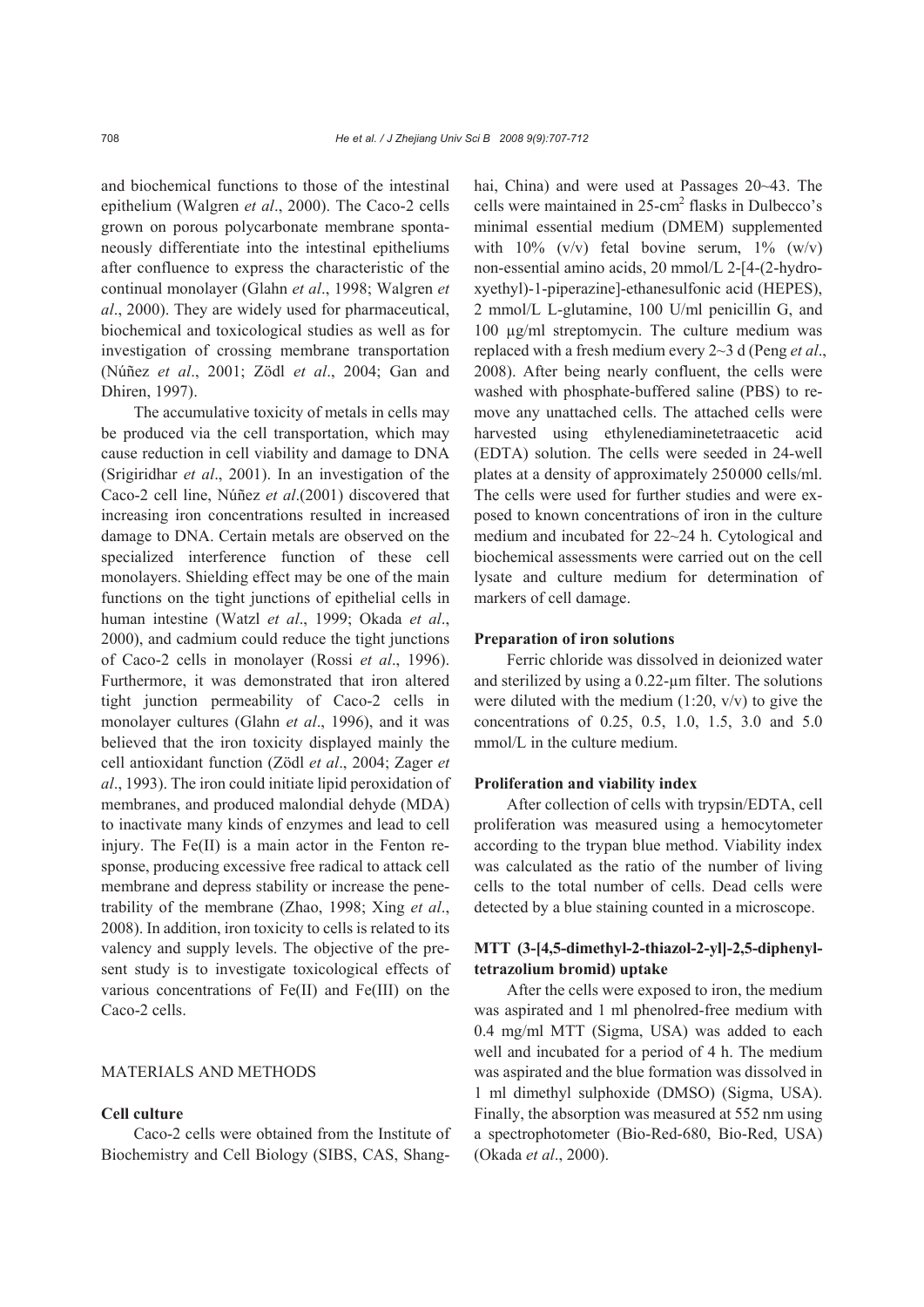#### **LDH (lactate dehydrogenase) release**

LDH activity was measured in an aliquot of culture medium according to the method of Guzzie and Gad (Zhang, 2004). The LDH Testing Kit was bought from Jiancheng Biochemical Co., Ltd. (Nanjing, China). The change in absorbency was measured by the spectrophotometer at 540 nm.

#### **Enzyme assays**

The alkalinity phosphatase activity was measured by the alkalinity phosphatase Testing Kit, and the superoxide dismutase (SOD) activity by the SOD Testing Kit. Glutathione peroxidase (GPx) activity was determined spectrophotometrically. Oxidation of NADPH was continuously monitored using GSH-GSSG glutathione reductase model at 340 nm. All Testing Kits were bought from Nanjing Jiancheng Biochemical Co., Ltd. (Nanjing, China).

## **Intracellular iron concentration**

The cells were treated with different levels of iron and washed twice with 2 ml D-Hank after being carried out from nutrient liquid. Then the cells in various wells were harvested using trypsin-EDTA solution, and the cell lysate was removed into the 5 ml epoxy epoxide tube (EP). The cells were then dried at 100 °C for 24 h. Prior to analysis, wet digestions were carried out with 5 ml concentrated  $HNO<sub>3</sub>$  and approximately 5 drops of 30% (v/v)  $H_2O_2$  on a heating plate at 80 °C (Zödl *et al*., 2003). The digestion residual was dissolved with 1.4 mol/L nitric acid solution and added with the deionized water to 5-ml flasks. Intracellular iron uptake was measured by inductively coupled argon plasma-mass spectrometer (ICP-MS)

(Aglient 7500a, America). The average relative standard deviation (*RSD*) for sample analysis was below 5%.

## **RESULTS**

## **Effects on cell viability**

The MTT assay value, cell number and viability index decreased with the increase of iron treatment levels, except that the MTT value increased slightly when the iron supply level increased from 0.25 to 0.5 mmol/L (Table 1). And the MTT assay values of all Fe(II) treatments were lower than those of all Fe(III) treatments, especially at iron supply level >1.5 mmol/L (Table 1). These results indicate that Fe(II) is much more powerful to decrease cell viability and proliferation than Fe(III) (*P*<0.05).

#### **Effects on cell membrane stability**

LDH release assay is an important method to assess cell membrane stability. The values of LDH release increased significantly with rising iron supply level, and Fe(II) had much stronger effects on membrane stability than Fe(III) at iron level  $>1.0$  mmol/L (Fig.1a), implying that high level of Fe(II) is more harmful to cell membrane than that of Fe(III). The intracellular iron concentration of Caco-2 cells was found to increase with elevation of iron supply levels, and at the same iron level, more iron was accumulated in the cells with Fe(II) treatment than in those with Fe(III) treatment (Fig.1b). Significant differences were observed at iron supply levels of 0.25, 1.5 and 3.0 mmol/L.

| Iron concentrations<br>(mmol/L) | MTT assay value   |                              | Proliferation $(\times 10^5)$ |                              | Viability index   |                             |
|---------------------------------|-------------------|------------------------------|-------------------------------|------------------------------|-------------------|-----------------------------|
|                                 | FeSO <sub>4</sub> | FeCl <sub>3</sub>            | FeSO <sub>4</sub>             | FeCl <sub>3</sub>            | FeSO <sub>4</sub> | FeCl <sub>3</sub>           |
| 0.25                            | $1.13 \pm 0.11$   | $1.10 \pm 0.17$              | $2.98\pm0.07$                 | $3.06\pm0.13$                | $96.2 \pm 0.5$    | $97.8 \pm 1.0$              |
| 0.5                             | $1.27 \pm 0.07$   | $1.34\pm0.09$                | $3.06\pm0.06$                 | $3.04\pm0.16$                | $95.2 \pm 0.3$    | $95.2 \pm 0.5$              |
| 1.0                             | $1.23 \pm 0.05$   | $1.27\pm0.18$                | $2.87\pm0.06$                 | $3.09 \pm 0.09$              | $94.3 \pm 0.2$    | $94.1 \pm 1.0$              |
| 1.5                             | $0.94 \pm 0.04$   | $1.23 \pm 0.14$ <sup>*</sup> | $2.46\pm0.12$                 | $2.83\pm0.21$                | $90.3 \pm 2.3$    | $93.8 \pm 3.8$              |
| 3.0                             | $0.88 \pm 0.08$   | $1.19 \pm 0.07$              | $2.13\pm0.10$                 | $2.67 \pm 0.10^*$            | $82.1 \pm 0.5$    | $90.1 \pm 2.2$ <sup>*</sup> |
| 5.0                             | $0.72 \pm 0.02$   | $1.14 \pm 0.08^*$            | $2.00\pm0.06$                 | $2.68 \pm 0.14$ <sup>*</sup> | $77.1 \pm 2.5$    | $88.2 \pm 2.5$              |

**Table 1 Toxicological parameters in Caco-2 cells after iron exposure#**

 $*$ Values represent mean±*SEM*,  $n=6$ ;  $*P<0.05$ , Fe(III) vs Fe(II) at the same concentration according to the Duncan's test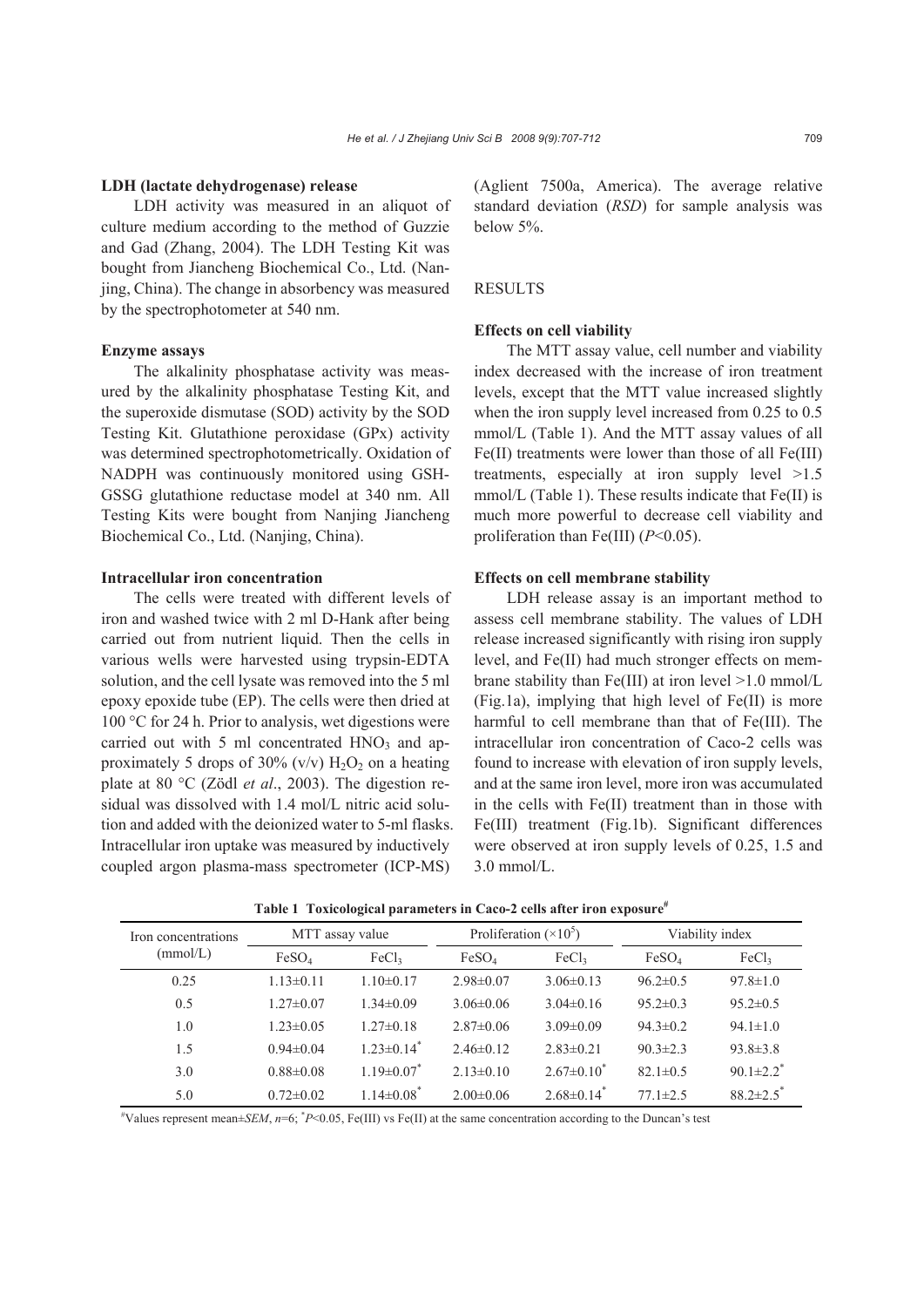#### **Effects on cell enzyme activities**

At all treated levels, alkaline phosphate and GPx activities of cells treated with Fe(II) were considerably higher than those of cells treated with Fe(III), although there were no significant differences observed among different Fe(II) levels (Table 2). At low iron levels (<1.5 mmol/L), SOD activities of cells treated with Fe(II) were over 5 times higher than those of cells treated with Fe(III), whereas at iron supply levels  $>1.5$  mmol/L, slight higher SOD activities were noted in the Fe(III) treated cells than in the Fe(II) treated ones. Interestingly, SOD activities of cells treated with Fe(III) increased gradually when iron level increased from 1.5 to 3 mmol/L.



**Fig.1 (a) Membrane stability (LDH release) and (b) intracellular iron concentration (cells were dissolved in HNO3 after broken up by ultrasonic, and then intracellular iron uptake was measured by ICP-MS) of Caco-2 cells after**  $i$ **ncubation with 0.25, 0.5, 1.0, 1.5, 3.0 and 5.0 mmol/L of FeSO<sub>4</sub> and FeCl<sub>3</sub>. Values represent mean** $\pm$ *SEM***,**  $n=6$ **;**  $\tilde{S}$  Significant difference between the same concentration of Fe(II) and Fe(III) at  $P$ <0.05;  $\tilde{S}$ . Not analyze

|          |                                                   | Table 2 Effects of increasing iron levels on enzyme activities $(U/\text{grot})^n$ |              |  |                          |  |
|----------|---------------------------------------------------|------------------------------------------------------------------------------------|--------------|--|--------------------------|--|
|          | Iron concentrations Alkaline phosphatase activity |                                                                                    | SOD activity |  | GP <sub>x</sub> activity |  |
| (mmol/L) | $\mathbf{E}$ $\alpha$                             |                                                                                    |              |  |                          |  |

| tron concentrations<br>(mmol/L) | $\ldots$                     |                   |                              | <u>~~~ ~~~ </u>   |                            |                   |  |
|---------------------------------|------------------------------|-------------------|------------------------------|-------------------|----------------------------|-------------------|--|
|                                 | FeSO <sub>4</sub>            | FeCl <sub>3</sub> | FeSO <sub>4</sub>            | FeCl <sub>3</sub> | FeSO <sub>4</sub>          | FeCl <sub>3</sub> |  |
| 0.25                            | $89.0 \pm 37.8$ <sup>*</sup> | $22.2 \pm 1.5$    | $14.9 \pm 7.3$ <sup>*</sup>  | $2.4 \pm 1.5$     | $193 \pm 110$              | $149 \pm 172$     |  |
| 0.5                             | $66.9\pm6.4$ <sup>*</sup>    | $15.2 \pm 7.2$    | $62.8 \pm 13.6^*$            | $5.5 \pm 0.7$     | $382\pm116$                | $192 \pm 105$     |  |
| 1.0                             | $87.2 \pm 15.2$              | $49.9 \pm 21.2$   | $48.7 \pm 15.2$ <sup>*</sup> | $4.0 \pm 5.1$     | $991\pm255$ *              | $108 \pm 25$      |  |
| 1.5                             | $96.9 \pm 24.3$              | $40.3 \pm 15.4$   | $57.4 \pm 12.2$ <sup>*</sup> | $8.9 \pm 3.2$     | $492 \pm 264$              | $469 \pm 183$     |  |
| 3.0                             | $77.4 \pm 10.3$              | $55.5 \pm 12.8$   | $61.3 \pm 19.3$              | $83.6 \pm 13.8$   | $855 \pm 146$ <sup>*</sup> | $520 \pm 15$      |  |
| 5.0                             | $85.5 \pm 12.2$              | $111.2 \pm 39.2$  | $83.2 \pm 10.0$              | $101.6 \pm 33.7$  | $1118 \pm 32$ <sup>*</sup> | $606\pm25$        |  |
|                                 |                              |                   |                              |                   |                            |                   |  |

 $*$ Values represent mean $\pm$ *SEM*,  $n=6$ ,  $*P<0.05$ , Fe(II) vs Fe(III) at the same concentration according to the Duncan's test

# DISCUSSION AND CONCLUSION

MTT assay is an important measuring of cellular toxicity in immunology, and was firstly used in cellular immunology by Mosmann (Zödl *et al*., 2005). MTT can reflect the sensitivity of live cells to extrinsic stimulation; therefore, it also has an important value to assess cell viability. Here, the result of MTT assay indicates that at high iron levels, Fe(II) has stronger effects on decreasing Caco-2 cell viability than Fe(III), which is similar to previous reports (Walgren *et al*., 2000). When pre-confluent and post-confluent Caco-2 cells were treated with 100~

 $3000 \mu$  mol/L Fe(II), the cell viability index and proliferation were decreased with increasing iron concentration (Zager *et al*., 1993). The study of Vero monkey kidney cells treated with different forms of iron [the half maximal effective concentration  $(EC_{50})$ : 5.5 and 22 mmol/L, respectively] also found that the proliferation of cells treated with Fe(II) decreased about fourfold as that of cells treated with Fe(III) (García-Alfonso *et al*., 1996).

Both Fe(III) and Fe(II) can initiate lipid peroxidation and increase of MDA, but they had different effects (Glahn *et al*., 1996). Here, we found that the damage of membrane stability was affected by Fe(II)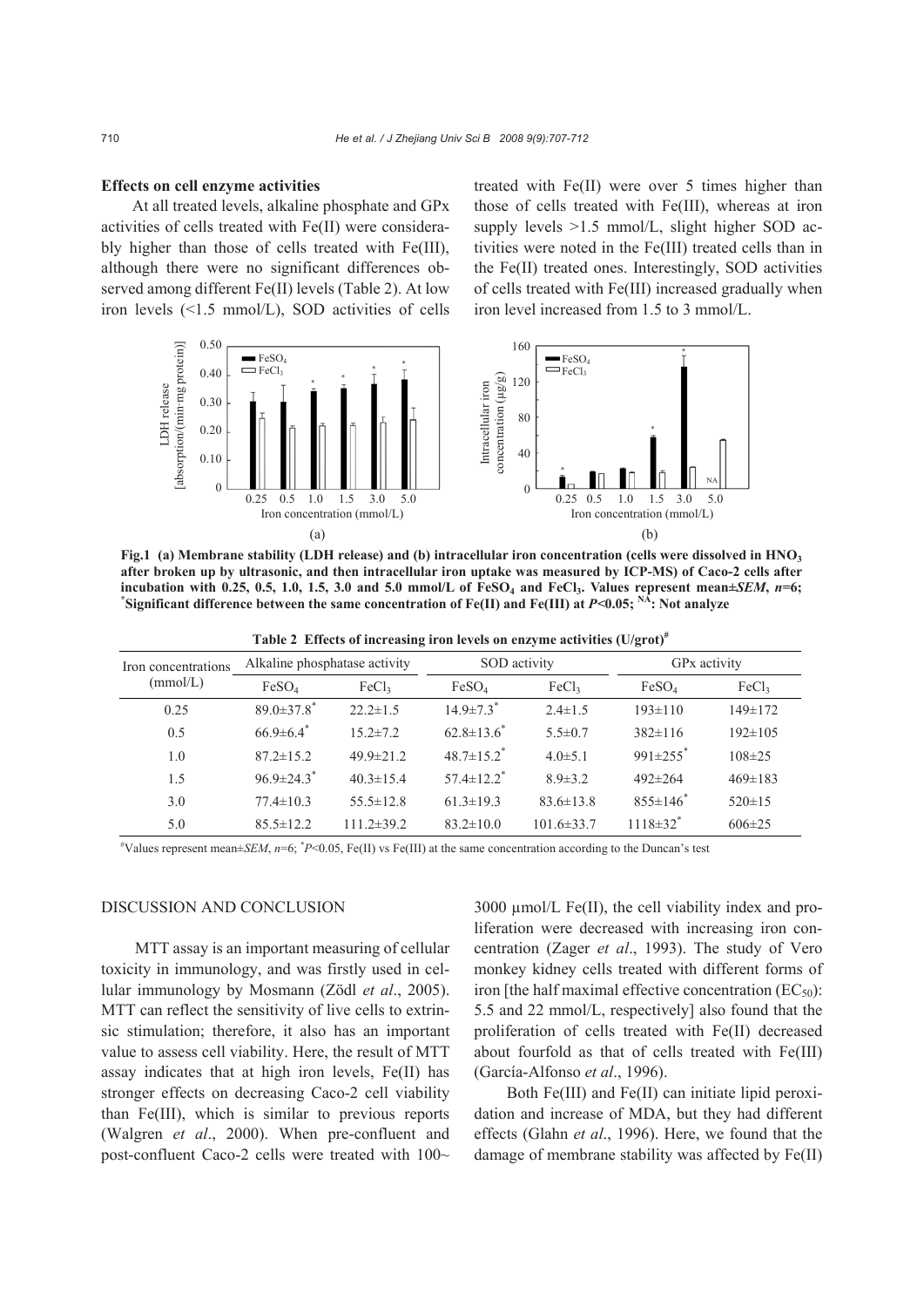more than by  $Fe(III)$ . The reason might be that  $Fe(II)$ can perform the Fenton reaction directly, and produce a great number of free radicals, subsequently inducing lipid peroxidation (Glahn *et al*., 1996); however, the reaction speed caused by Fe(III) was much slower (Glahn *et al*., 1998; Chamnongpol *et al*., 2002). The study of the Fe(III) toxicity shows that Fe(III) bound to nitrilotriacetate (at molar ratios of 1:1) could decrease membrane stability of Caco-2 cells, whereas Fe(III)/citric had no obvious effects (Walgren *et al*., 2000). And Fe(III)/NTA caused more oxidative damage than Fe(III) salts (Cai *et al*., 1998). Fe(III)/NTA was even more effective in inducing lipid peroxidation in rabbit small intestinal microvillus membrane vesicles than Fe(II) ascorbate (Walgren *et al*., 2000), which might be due to action of NTA. However, NTA alone did not decrease viability (via MTT assay) in E9 and MV5 cells (Zödl *et al*., 2005). Those results indicate that toxicological effects of Fe(III) to cells may be related to other specific participants. Lipid peroxidation caused by both Fe(III) and Fe(II) was complex (Zhao, 1998).

A higher intracellular iron concentration in Caco-2 cells was found when incubated with Fe(II) than that with Fe(III), which was one of major causes for membrane damage. In this work, we demonstrated that the intracellular iron concentration in Caco-2 cells incubated with Fe(II) was higher than that with Fe(III) at all iron treated levels (Fig.1b). Intracellular free iron can initiate oxidative stress leading to cellular injury (Mccord, 1996). The results of enzyme activity assay also indicate that with increasing iron level, both iron forms could elevate activities of antioxidative enzymes, e.g., SOD and GPx. Nevertheless, other studies suggested that the SOD activities of Caco-2 cells were not affected by iron supplementation (Zödl *et al*., 2005). It was reported that oral iron supplementation decreased the activity of MnSOD in rat colon mucosa (Kuratko, 1998). In the intestinal epithelial cell line IEC-6 which had been exposed to iron (FeSO4) up to 2 mmol/L for 48 h, an increase in MnSOD activity was observed (Kuratko, 1999). The higher activities of SOD and GPx in Fe(II) treated cells might be resulted from the expression of Fe(II) induced oxidative stress genes (Zödl *et al*., 2003). Compared to Fe(II), the ability of Fe(III) induced oxidative stress was relatively low, especially at low concentrations. Greater activities of SOD and GPx at higher iron levels suggest that the oxidative stress in cells was increased due to the increasing iron levels (Baker and Baker, 1992). The cells could consume antioxidative enzymes to resist oxidative stress at low iron levels. Different from Fe(II), Fe(III) can damage cells by producing free superoxide negative ion (Chamnongpol *et al*., 2002). In this study, we found that the Fe(III) treated cells used intrinsic SOD to rid free superoxide negative ion as iron concentration increased from low levels to 1.5 mmol/L, which might cause the increasing catalase level with iron concentration in the medium decreased (Okada *et al*., 2000), thereby depleting GPx. In high iron levels, both Fe(II) and Fe(III) may induce the expression of antioxidative genes. Although it seems that the high concentration of iron (>1.5 mmol/L) rarely occurs in vivo, in some situations, it is still impossible to avoid, for instance, in high iron contamination mining area or adding too much iron to the fortification food. Furthermore, in the animal feed, it is true that high concentration as much as  $200 \times 10^{-6}$  iron is always supplemented, especially in China.

In conclusion, we found that iron form and concentration have different effects on iron uptake and toxicity to Caco-2 cells, and that the toxicological effects of Fe(II) to Caco-2 cells are higher than those of Fe(III). Fe(II) can alter membrane stability and penetrability, resulting in higher LDH release values at the same treat level as Fe(III). At low iron levels, cells can use intrinsic antioxidative enzymes to resist iron oxidative damage. At high levels, iron can induce expression of cell antioxidative genes. However, in this work, the Caco-2 monolayer was exposed to "pure" solution of iron salts, which may not be comparable to the real intestinal environment. Therefore, further studies in conditions closer to a physiological environment are needed.

#### **References**

- Baker, S.S., Baker, R.D.Jr., 1992. Antioxidant enzymes in the differentiated Caco-2 cell line. *In Vitro Cellular & Developmental Biology-Animal*, **28**(9-10):643-647. [doi:10. 1007/BF02631040]
- Cai, L., Tsiapalis, G., Cherian, M.G., 1998. Protective role of zinc-metallothionein on DNA damage in vitro by ferric nitrilotriacetate (Fe-NTA) and ferric salts. *Chemico-Biological Interaction*s, **115**(2):141-151. [doi:10.1016/ S0009-2797(98)00069-6]
- Chamnongpol, S., Dodson, W., Cromie, M.J., Harris, Z.L., Groisman, E.A., 2002. Fe(III)-mediated cellular toxicity.